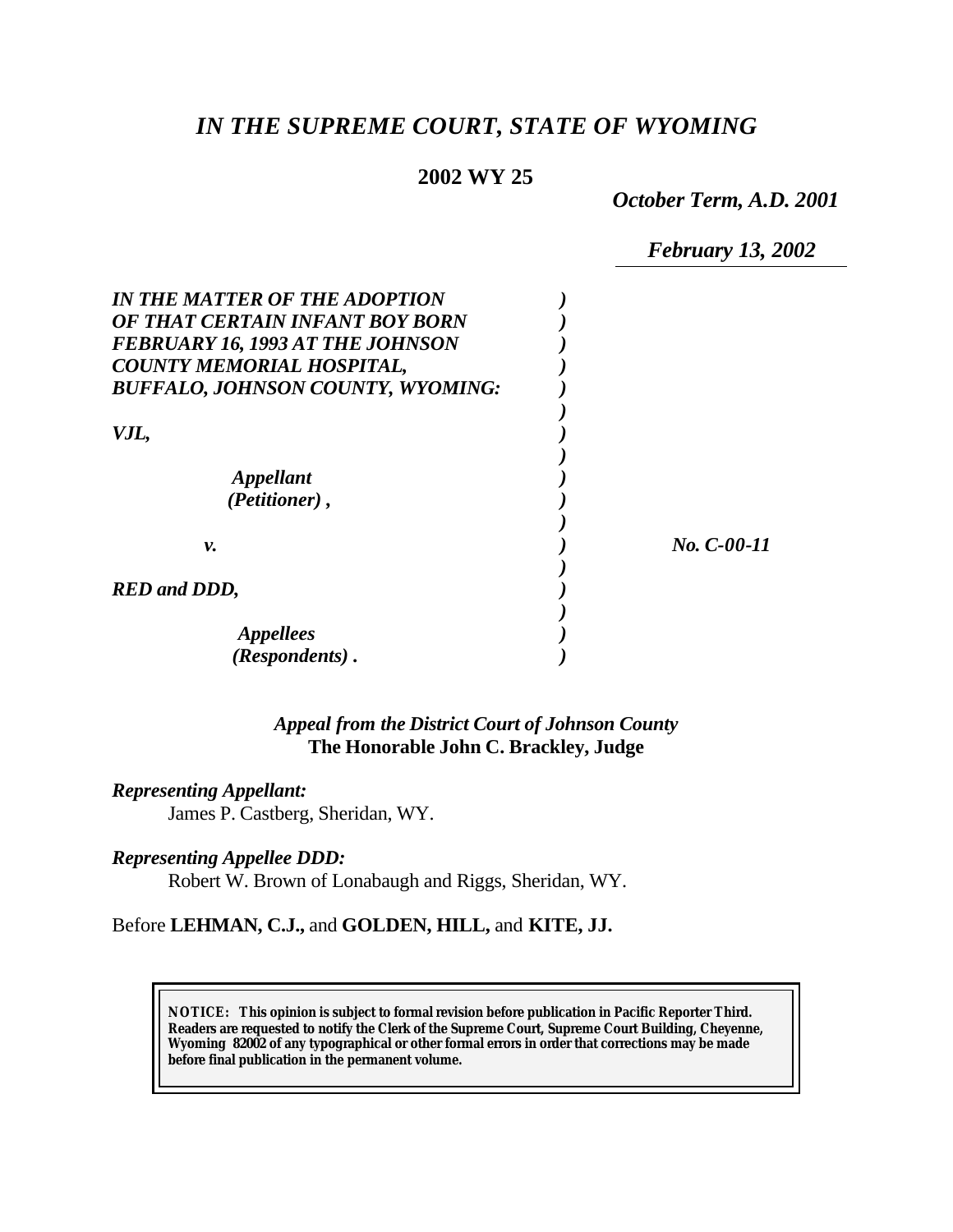### **LEHMAN, Chief Justice.**

[¶1] VJL appeals from a district court order denying her challenge to adoption proceedings which began nearly nine years ago when she signed a relinquishment and consent to adoption of her infant son following his birth in February of 1993. Because we are cited to no authority supporting the specific claims made by VJL on appeal and because the interests of the child seem best served by maintenance of the status quo and finalizing this litigation, we affirm.

### *ISSUES*

[¶2] VJL, the biological mother, states the issues as follows:

### Issue I

Did the district court commit error in entering its final order denying all claims on August 22, 2000,

> (a) Denying the appellant's motion for relief from judgment or order modifying visitation of minor child entered July 11, 2000?

> (b) Denying the appellant's motion for new trial, amendment of the judgment and order to modify order of visitation entered July 11, 2000?

### Issue II

Did the district court commit error in denying the appellant's motion to reject the report filed by the mediator by entry of the court's final order denying all claims on August 22, 2000?

### Issue III

Did the district court commit error in failing to rule on the appellant's motion to reconsider filed September 7, 2000?

Appellee DDD, the adoptive mother, presents the following arguments:

I. Appellant's brief presents no cogent authority for its Issues I and III.

II. The trial court properly denied appellant's petitions and motion filed on July 21, 2000.

III. The factual issues alleged in appellant's March 17, 2000 Petition for Modification of Order Dismissing Petition to Vacate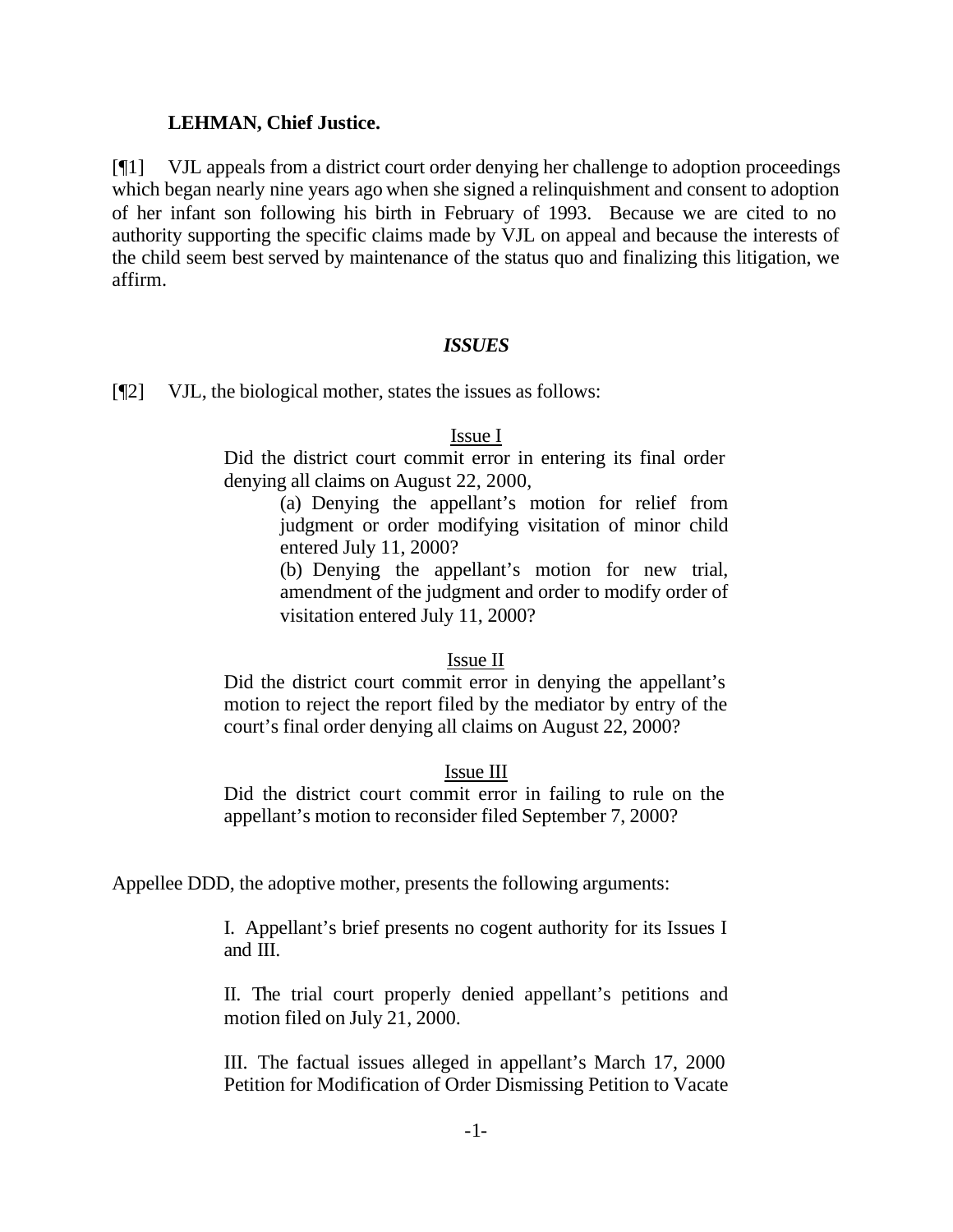or Annul Adoption did not entitle appellant to a hearing following mediation.

IV. The Stipulation of June 15, 2000, was conducted in accordance with recognized standards and rules and should not be overturned.

V. The Stipulated Settlement signed by the parties at the end of the mediation session is a binding contract and must be enforced.

VI. The district court did not commit error in failing to rule on appellant's Motion to Reconsider filed on September 7, 2000.

#### *FACTS*

[¶3] The events giving rise to this case began in late 1992 or early 1993 when VJL was expecting the birth of a child. At the time, VJL's supervisor at work was DDD. They apparently discussed the impending birth and agreed that when the child was born DDD and her husband, RED, would adopt him.<sup>1</sup>

[¶4] On February 16, 1993, VJL gave birth to a baby boy. Physical custody of the child was immediately relinquished to DDD and RED. The same day, within hours of the child's birth, a relinquishment of custody and consent to adoption was presented to VJL in the hospital by a lawyer representing DDD and RED. VJL signed the form, agreeing to the adoption of her son by DDD and RED. On February 19, 1993, DDD and RED filed a petition for adoption in district court, asking the court to enter an interlocutory decree pursuant to Wyo. Stat. Ann.  $\S$  1-22-111(a) (LexisNexis 2001) awarding them care and custody of the child and allowing them to exercise all rights of natural parents. The court entered an interlocutory decree on April 13, 1993. Although no hearing transcript is contained in the record, it appears that a hearing was held prior to entry of the interlocutory decree as required by Wyo. Stat. Ann. § 1-22-106 (LexisNexis 2001). Six months later, on August 26, 1993, DDD and RED filed an application for final decree of adoption in accordance with Wyo. Stat. Ann. § 1-22-112 (LexisNexis 2001). A decree of adoption was entered August 31, 1993, giving DDD and RED full custody and control of DRD along with all rights and obligations of natural parents with respect to him.

l

<sup>&</sup>lt;sup>1</sup>There are no transcripts of hearings or other evidentiary materials contained in the record in this case. For the court to reconstruct the facts, therefore, we look to the admissions of the parties contained in the pleadings and other documents in the record.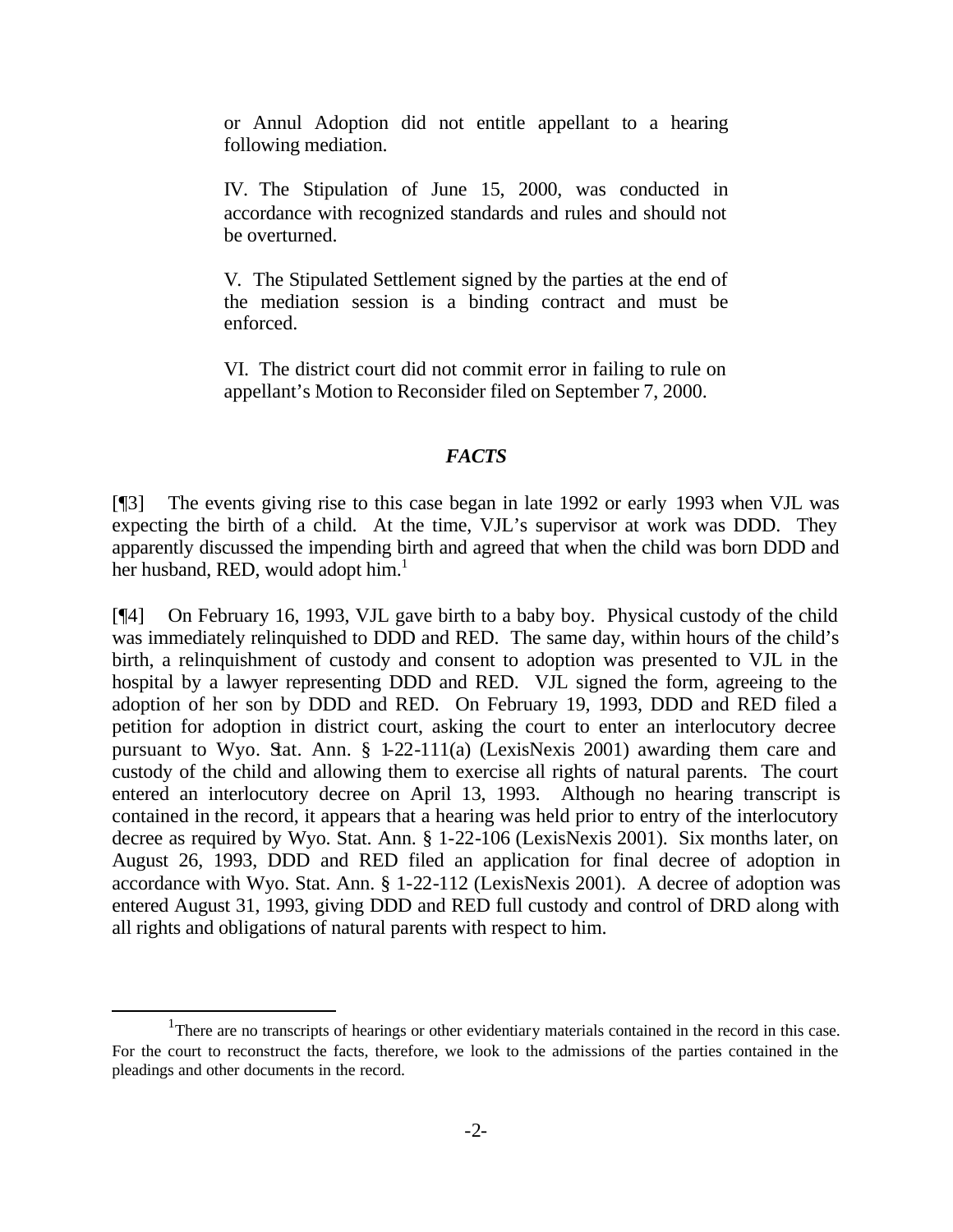[¶5] Seven months later, on April 4, 1994, VJL filed a petition to vacate or annul the adoption. In Count I of her petition, under the caption "Fraud," VJL claimed that in return for her consent to the adoption, DDD and RED orally agreed to an "open" adoption allowing for visitation, telephone calls, and other contact between VJL and the child. VJL claimed that DDD and RED violated this part of the agreement. In Count II, VJL claimed that she agreed to the adoption under duress in that DDD's position of authority over her at work made it impossible for her to retract her consent to the proposed adoption. Count III claimed that the consent signed by VJL on February 16, 1993, was invalid because she was suffering from the effects of prolonged labor, sleep deprivation and narcotics given to her during labor. Count IV alleged that VJL and the child are American Indians, that the adoption, therefore, fell under the Indian Child Welfare Act of 1978, (ICWA) 25 U.S.C. 1913, and that the proceedings failed to comply with the provisions of that Act.

[¶6] DDD and RED timely answered, denying all claims of fraud, duress, invalid consent and applicability of the ICWA. VJL thereafter filed a motion for temporary visitation which DDD and RED opposed and the court denied by order dated September 27, 1994.

[¶7] Apparently, nothing further happened with respect to VJL's petition until more than six months later when she filed a brief in support of her claim that the ICWA applied to the adoption proceedings. VJL's brief was followed rapidly by the filing of a motion for partial summary judgment and supporting memorandum by DDD and RED in which they argued that summary judgment in their favor was appropriate on the issue of the ICWA. On April 25, the court entered an order allowing the Northern Arapaho Tribe to intervene in the proceedings pursuant to the ICWA.

[¶8] On June 5, 1995, the tribe filed a notice of intervention, a verification of status notifying the court that the Tribe considered VJL and her child to be Northern Arapaho Indians and a petition to invalidate the decree of adoption as violative of the ICWA. DDD and RED responded on September 26, 1995, with a second motion for partial summary judgment and supporting memorandum, again arguing that the ICWA did not apply because the child is not an Indian. The Tribe and VJL simultaneously filed separate motions for summary judgment and supporting memoranda in which they claimed the child is an Indian and the ICWA applies.

[¶9] After a hearing on October 24, 1995, the court entered an order on January 2, 1996, granting partial summary judgment in favor of DDD and RED and against the Tribe and VJL, finding that the child is not an "Indian child" for purposes of the ICWA and the Act does not apply. The Tribe filed a motion for reconsideration; but, before any action was taken on the motion, the Tribe and the adoptive parents reached a settlement agreement which the court approved by order dated January 23, 1996. The agreement provided that the Tribe would withdraw its motion for reconsideration in exchange for the agreement of DDD and RED to inform the child of his Indian heritage and take him to tribal cultural events annually. VJL was not a party to the agreement.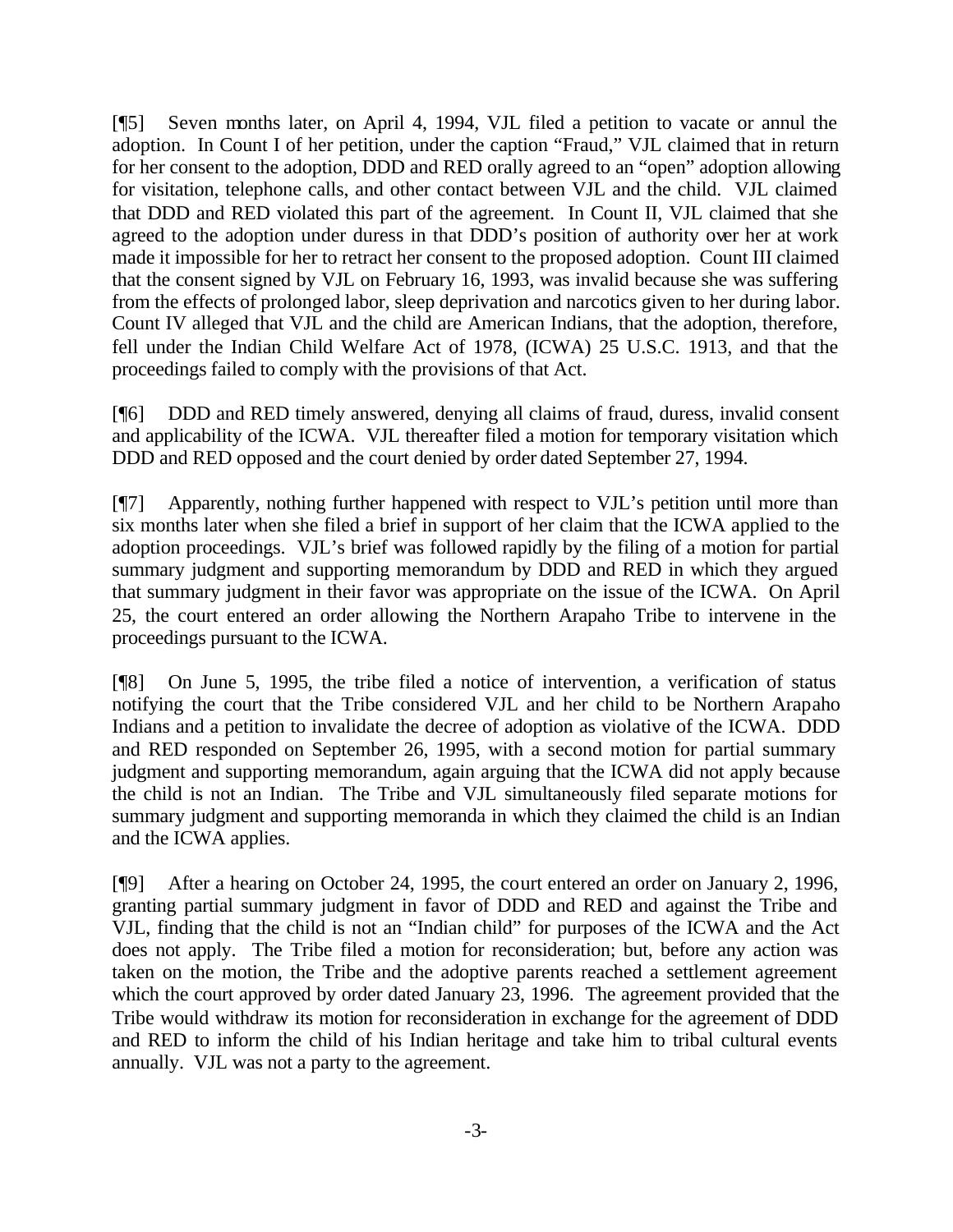[¶10] On February 6, 1996, VJL filed a motion asking the court to reconsider its ruling on summary judgment and its order approving the settlement agreement. No further action was taken in the case until nearly six months later when, on July 30, 1996, the court summarily denied VJL's motion without any explanation.

[¶11] Two and a half months later, on October 16, 1996, VJL asked the court to set the remaining issues for trial. The court issued an order for a scheduling conference to be held January 14, 1997, a year after the court's summary judgment order and three years after VJL filed her petition to vacate the adoption. At the scheduling conference, the matter was set for trial on April 29, 1997. The trial did not take place as scheduled because the parties reached a settlement agreement.

[¶12] Under the terms of the settlement, VJL agreed to drop her legal challenge to the adoption in exchange for the agreement of DDD and RED to allow her to have visitation with the child for two hours at least two times per month until the child reached the age of six years. At that time, the agreement provided, visitation could be increased if the child desired. The agreement also provided that VJL would not reveal to the child that she was his biological mother and that DDD and RED retained the right to decide whether and when to tell him. Pursuant to the parties' agreement, the court entered an order dismissing the petition to vacate the adoption on June 9, 1997.

[¶13] Nearly three years later, on March 17, 2000, VJL filed a petition for modification of the court's June 9, 1997 order. Alleging that the child had requested more time with her and her other children, VJL sought increased visitation. VJL simultaneously filed a motion for alternative dispute resolution. On April 18, 2000,  $DDD<sup>2</sup>$  filed an opposition to the petition for modification. Thereafter, on May 9, 2000, the parties filed joint motions for mediation and for appointment of a guardian ad litem. Pursuant to the parties' request, the court entered an order on May 10, 2000, setting the matter for mediation and appointing a mediator.

[¶14] A mediation was held on June 15, 2000, culminating in another settlement agreement in which the parties agreed that VJL would continue to have visitation with the child two times per month for two hours and that, beginning at age ten, the child would be interviewed every six months by an independent third party to determine his wishes with respect to visitation with VJL. VJL and DDD agreed to abide by his wishes. In accordance with that agreement, the court entered an order modifying visitation on July 11, 2000.

[¶15] On July 21, 2000, VJL, appearing pro se for the first time in the proceedings, filed motions asking the court for relief from the July 11 order. VJL alleged various irregularities in the mediation process, including bias and prejudice by the mediator, violations of due process and inadequate legal representation.

l

 $2^{\circ}$  RED apparently committed suicide in June of 1997.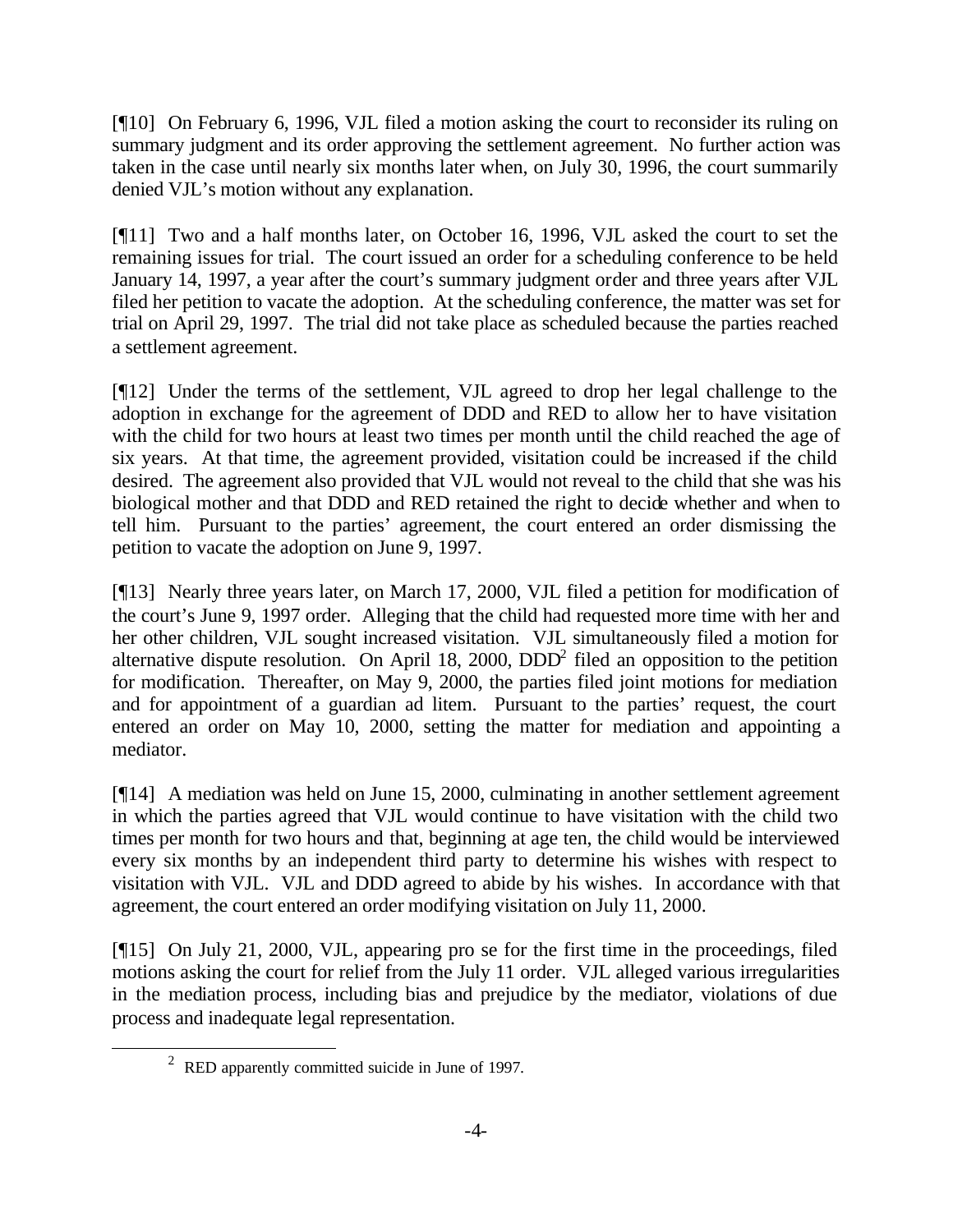[¶16] On August 3, 2000, the mediator, apparently on his own initiative, filed a report in response to VJL's motions in which he set forth his view of what occurred during the mediation and his "observations" of VJL's behavior.<sup>3</sup> DDD also filed a response and, simultaneously, a petition to terminate visitation. On August 22, 2000, the court entered a final order denying all pending claims. VJL, again represented by counsel, timely appealed the court's order.

#### *STANDARD OF REVIEW*

[¶17] Adoption was not known at common law and is a creature of statute to be strictly construed. *JK v. MK*, 5 P.3d 782, 787 (Wyo. 2000) (citing *Adoption of MM*, 652 P.2d 974, 979 (Wyo. 1982)). Since adoption is entirely statutory, the proceedings must be conducted in substantial conformity with the statutory provisions. *Matter of TR*, 777 P.2d 1106, 1110 (Wyo. 1989) (citing *MVF v. MF*, 766 P.2d 550, 552 (Wyo. 1988)).

[¶18] One of the most basic principles we seek to promote in adoption cases is the best interests of the child. *JK*, at 788 (citing *Matter of TR*, at 1118). Finality of decision and bringing an end to litigation are almost invariably in the best interests of the child. *Matter of TR*, at 1115) (Urbigkit, J., concurring) (citing *In Interest of JL*, 761 P.2d 985 (Wyo. 1998)).

#### *DISCUSSION*

### *1. Alleged error in denying VJL's motions of March 17 and July 21, 2000*

l

[¶19] VJL claims that the district court erred in denying without a hearing her March 17, 2000 petition for modification of the June 9, 1997 order dismissing the case. She asserts that sufficient changes in circumstances had occurred to raise significant factual questions requiring a hearing on the issue whether visitation should be modified. VJL further asserts that the district court compounded the error already committed when it then proceeded to decide without a hearing her motions of July 21, 2000, seeking relief from the final order in this case.

[¶20] VJL makes no cogent argument and cites no authority at all for her claim that she was entitled to a hearing on either the March 17 or July 21 motions, and we summarily affirm.

 $3$  We make no ruling as to the propriety of the mediator's report. We note only that the function of a mediator is to be a conciliator, to bring parties together in an effort to reconcile their differences. Interjecting oneself into court proceedings after the fact of the mediation as basically a witness to discredit the truthfulness and character of a party to the mediation would not seem to comport with the functions of a mediator.